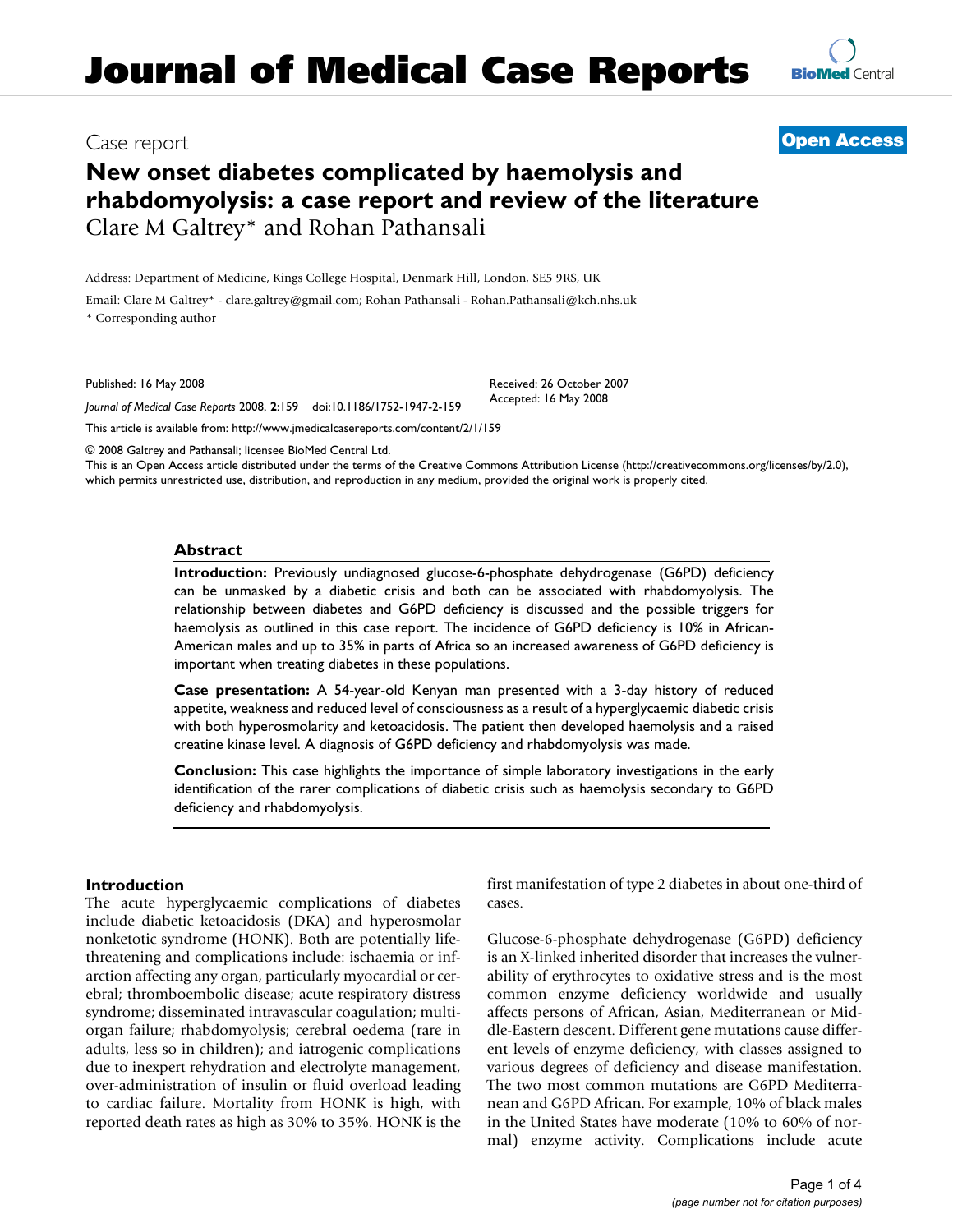haemolysis and neonatal jaundice. This case demonstrates several complications that can occur with a new presentation of diabetes mellitus and highlights the importance of simple laboratory investigations including tests for methaemoglobinaemia and creatine kinase in the early identification of G6PD deficiency and rhabdomyolysis.

### **Case presentation**

A 54-year-old Kenyan man presented with a 3-day history of reduced appetite, weakness and reduced level of consciousness. There was no history of diabetes. On examination, blood pressure was 99/48 mmHg, pulse 121 beats per minute, respiratory rate 32 breaths per minute and temperature 37.5°C with a Glasgow Coma Score of 10/ 15. Laboratory investigations revealed: pH 7.172; 1+ urinary ketones; glucose 83.4 mmol/l (1502 mg/dl); HbA1c 5.6%; sodium 152 mmol/l; potassium 4.5 mmol/l; creatinine 384 μmol/l (4.34 mg/dl); urea 25 mmol/l (70 mg/ dl); C-reactive protein (CRP) <5.0 mg/l; haemoglobin 18.6 g/dl; and white blood cell count  $15.08 \times 10^9$ /litre.

Initially the patient was treated as diabetic ketoacidosis with intravenous insulin at a rate of 6 U/hour with 0.9% saline. Later, the plasma osmolality was calculated as 422 mmol/l and the diagnosis revised to diabetes mellitus with hyperosmolarity and acidosis. The rate of intravenous insulin was reduced to 3 U/hour and intravenous fluids changed to alternate 5% dextrose and 0.9% saline. Despite this, the next day the patient deteriorated further with quadriparesis, loss of speech and dysphagia and was transferred to a high-dependency unit with a presumed diagnosis of central pontine myelinolysis. Over the next 2 days plasma electrolytes and renal function normalised but CRP increased to 350 mg/l and ceftriaxone and metronidazole were started for presumed aspiration pneumonia. Clinically the patient improved and began speaking and eating. MRI scanning showed no evidence of pontine changes. After 3 days the patient was returned to the ward and the regimen was converted to oral gliclazide 160 mg BD.

The next day he became unwell again with an oxygen saturation on pulse oximetry of 85% that did not alter with the concentration of inspired oxygen, and with discoloured urine and muscle weakness. Despite the pulse oximetry reading, arterial blood gas showed a  $pO<sub>2</sub>$  of 18.3 kPa but with a methaemoglobin level of 7.8%. Laboratory investigations revealed: bilirubin 48 μmol/l; phosphate 0.25 mmol/l; haemoglobin 7.6 g/dl; platelets  $206 \times 10^9$ / litre. In view of the dropping haemoglobin and discoloured urine, a haemolysis screen and a creatine kinase level measurement were performed, which revealed the following results: LDH 3392 IU/l; haptoglobin 0.2 g/l; absolute reticulocyte count  $345.6 \times 10^9$ /litre; negative direct antiglobulin test negative; and creatine kinase 51,800 IU/l (Figure 1). In the presence of the haemolysis and methaemoglobinaemia, G6PD and pyruvate kinase assays were performed. A diagnosis of G6PD deficiency 3.9 IU/gHb (5.2 to 11.5) and low pyruvate kinase 10.2 IU/ gHb (11 to 19) was made. Rhabdomyolysis was also diagnosed. Retrospective creatine kinase levels were measured, which showed that it had been raised to a lesser degree earlier during his period of limb weakness (Figure 1D). His phosphate level was also low throughout this period but his renal function had remained within the normal range (Additional file 1).

The patient was treated with supportive blood transfusions and all medication was stopped apart from the intravenous insulin and intravenous fluids. His haemoglobin increased, reticulocytes count rose and serum creatine kinase and bilirubin returned to normal (Figure 1) and he was discharged home on subcutaneous insulin.

#### **Discussion**

We describe a case of a new presentation of diabetes with both hyperosmolarity and ketoacidosis. Hyperosmolality and ketoacidosis occurs in approximately 30% of diabetic hyperglycaemic emergencies. Well-recognised complications include cerebral oedema, adult respiratory distress syndrome and vascular thrombosis, but this case illustrates two rarer complications: haemolysis and rhabdomyolysis.

The diabetic emergency revealed that this patient had previously undiagnosed G6PD deficiency. It was possible to diagnose G6PD deficiency by identifying it as a cause of both haemolysis and methaemoglobinaemia [1]. In a G6PD-deficient subject, haemolysis may occur as a result of ingestion of various drugs, infection and, more specifically, among diabetic subjects as a result of hypoglycaemia[2], blood glucose normalisation [3], ketoacidosis in the African[4,5] but not Mediterranean variant [6], and following administration of metformin [7] or glibenclamide [8]. The precipitant of the haemolysis is not clear in this case and may have involved a combination of infection, gliclazide and ketoacidosis.

It has been observed that defects in the G6PD gene correlate with diabetes and a more recent study proposed that alterations in genes controlling both insulin secretion and G6PD-mediated antioxidant defences may contribute to a predisposition to diabetes [9].

This patient also developed rhabdomyolysis. Very high glucose levels, high osmolality and low phosphate levels, which are all recognised risk factors for developing rhabdomyolysis, were demonstrated in this case. However, it is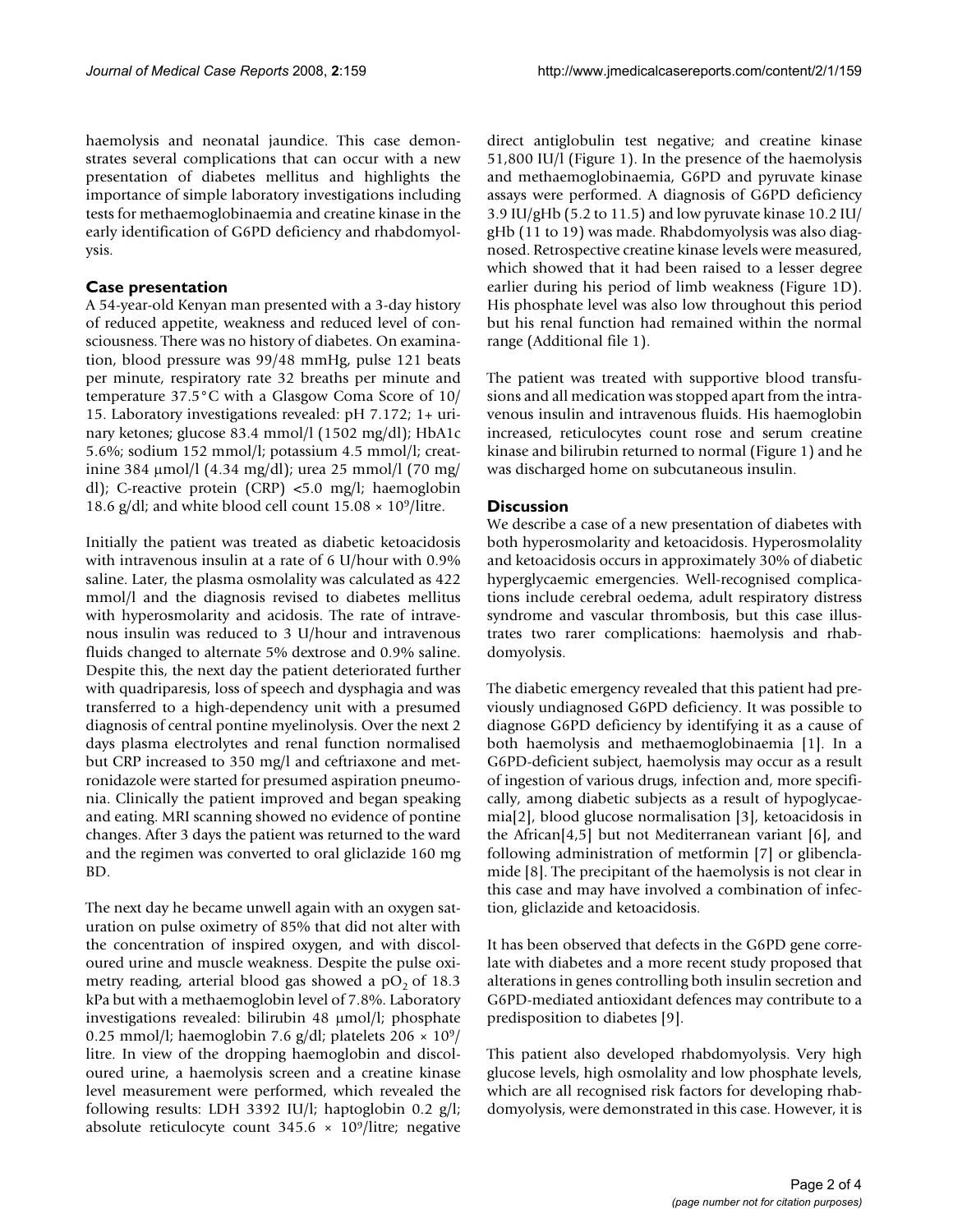

### Figure 1

Laboratory investigations during the 22 days of admission. Normal values are shown by the grey lines. (A) Haemoglobin; (B) absolute reticulocyte count; (C) bilirubin; (D) creatine kinase.

| Learning points                                                                                |
|------------------------------------------------------------------------------------------------|
| Testing for G6PD deficiency should be considered in children and adults<br>$\blacksquare$      |
| (especially males of African, Mediterranean, or Asian descent) when a diagnosis                |
| of diabetes is made                                                                            |
| In a G6PD-deficient diabetic patient, haemolysis may occur as a result<br>$\blacksquare$       |
| hypoglycaemia, blood glucose normalization, ketoacidosis, glibenclamide,                       |
| metformin                                                                                      |
| Methaemoglobinaemia can be used to aid diagnosis of G6PD-deficency<br>$\blacksquare$           |
| There may be an increased incidence of diabetes in G6PD deficient individuals<br>٠             |
| Rhabdomyolysis can occur especially in the presence of very high glucose and<br>$\blacksquare$ |
| low phosphate levels and high plasma osmolality                                                |
| Serum creatine kinase level can be used to detect rhabdomyolysis<br>п                          |

#### **Figure 2**

Summary of key learning points. This case has raised several important considerations when managing patients with G6PD deficiency and diabetes.